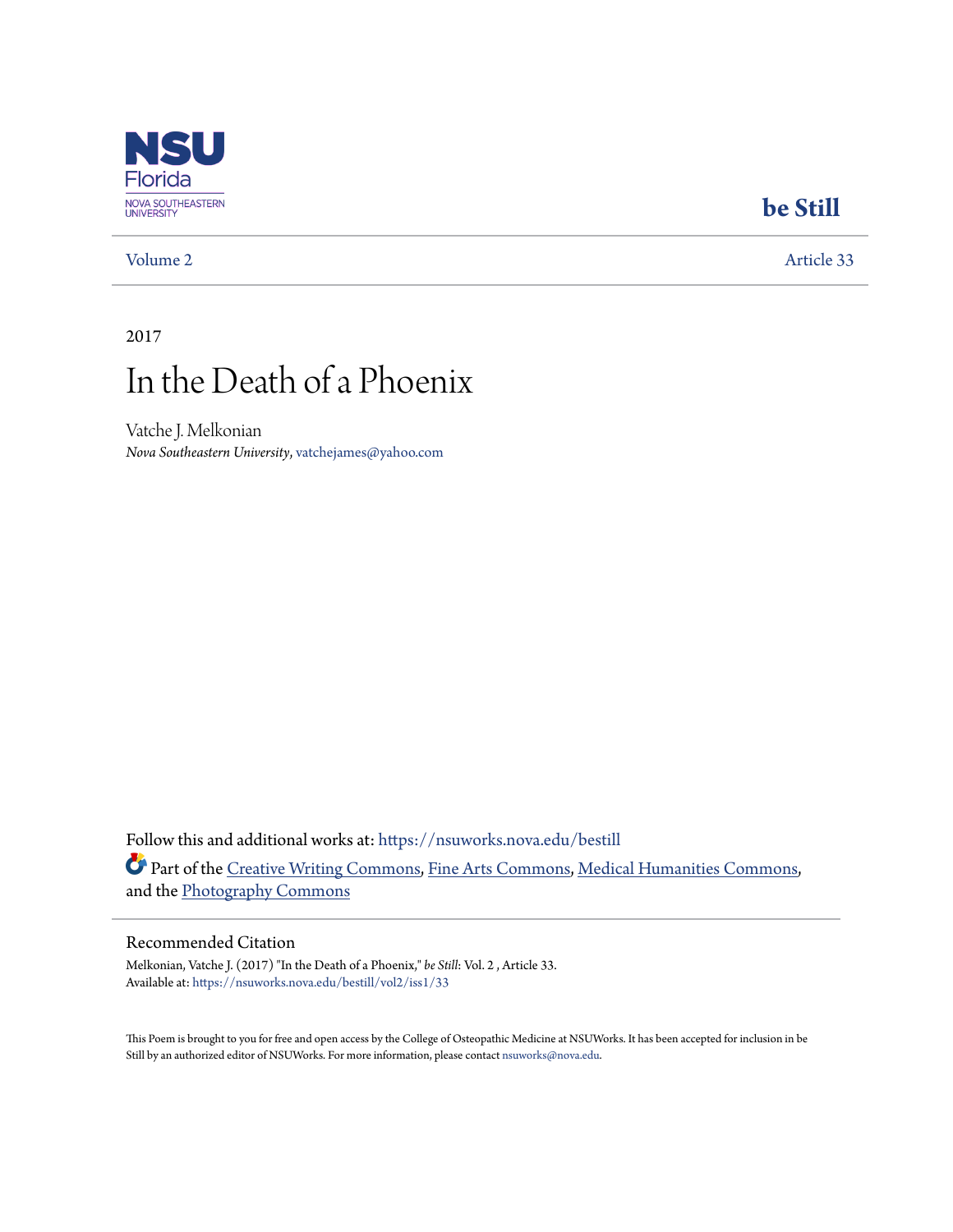## **In The Death of a Phoenix**

**Many moons have fallen Beyond unreachable horizons That I've last felt the earth fall so still, Once again I find myself awoken All my senses asphyxiated within The familiarity of a nightmare, They are here, They have come back for me. Shadows gather together Between the cracks of the sunlight's rays Slithering past the ivy covered walls and boarded up window panes That I was sure could hold back their approach this time, Catapulted into the paralysis of sickening nostalgia, An ignited arrow shot across the blackened sky, My breath runs off before me,**